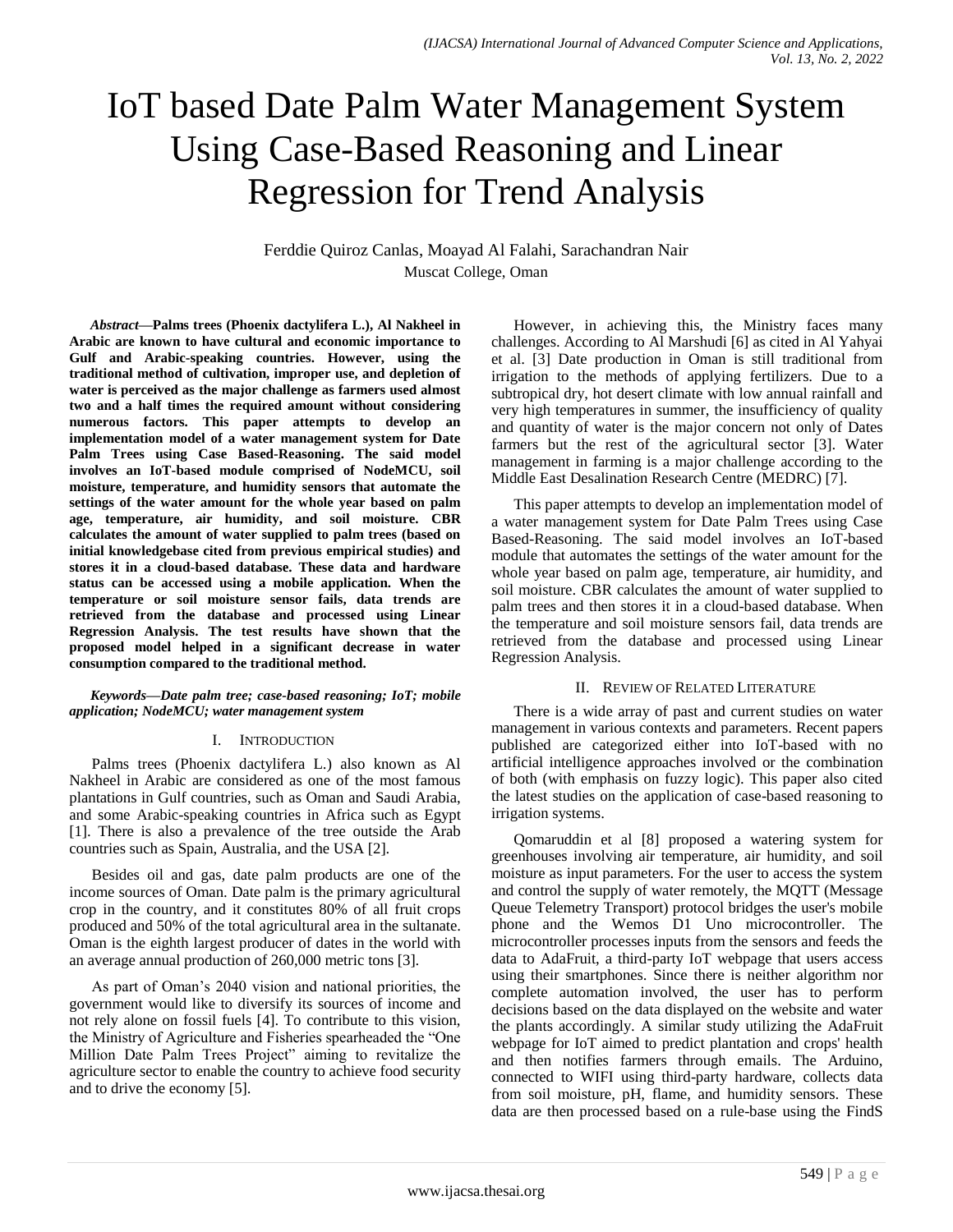algorithm to predict the plants' health. Based on the health status, the farmer decides the right amount of water supplied to plants [9]. Similarly, the apparent drawback of the study is the necessity for the farmer to regularly check emails and be physically present to water the plants.

Sweety et al. [10] suggested the use of a rule base in control of the watering process in gardens. Their prototype involved a PIC microcontroller-based module interfacing temperature, humidity, and soil moisture sensors that enable the users to control the motor via Bluetooth. The motor pump turns on when the temperature level is between 35 and 40 degrees centigrade, humidity is more than 35%, and soil moisture is above 100MA. There is neither clear basis nor references cited on the threshold values used, and the user must be within the vicinity to perform the control of the system since Bluetooth has a limited distance covered.

A group of researchers [11] from the Universitas Klabat in Indonesia found out that automating water supply to plants maintained the soil moisture at an average of 62%. Their prototype consists of soil moisture sensors, Wemos D1 Microcontroller WiFi enabled, Relay, and solenoid valve. Watering starts when moisture is detected to be between 30- 35% and then stops afterward. The Blynk Apps, a third-party IoT platform, monitors the status of the microcontroller and feeds data to ThingSpeak, another IoT Platform for storage. Users must log in to these platforms to view data. The study suggested the development of a dedicated software application as part of future work as it relies heavily on third-party platforms. There are no clear bases to support the claim that 62% moisture is the ideal level for sustaining plants' water needs. Also, the study admitted the absence of temperature and humidity sensors as a limitation. Likewise, another project [12] employed ThingSpeak functioning as a cloud server to record all the data and link the hardware prototype with the android application to irrigate plants, flowers, and crops. Using three microcontroller modules (Arduino UNO, NRF24L01, NodeMCU) communicating with ThingSpeak through WIFI, the user can monitor the performance of the system. The said microcontrollers turn on the pump when sensors detect 20% moisture until it reaches 71% level. The study was successful in achieving and maintaining the desired soil moisture level. However, no pieces of literature support the indicated maximum moisture level as the ideal threshold value. Wahid et al., [13] and Ahmmad et al., [14] proposed the same project using NodeMCU Lua and soil moisture, humidity, temperature, and light sensors.

Ying and his colleagues [15] from the Universiti Tun Hussein Onn Malaysia developed a web-based water management system for oil palm nurseries written in PHP, enabling users to obtain reports on the right amount of water required by palm trees. The user inputs the parameter values for the rainfall and watering time, analyzed using Fuzzy Logic. The MySQL database stores the data for later retrieval. The project has no hardware implementation. Also, there was no indicated basis for the fuzzy rules. Similarly, a MatLab simulation of a greenhouse irrigation system involving Mamdani Fuzzy Logic and temperature, humidity, wind speed, and radiation influence as inputs helped to achieve efficient energy consumption, desired soil moisture level compared to an ON/OFF controllers, and a cost-efficient prototype [16]. On the other hand, university research collaboration in Kenya found out that the Sugeno inference system is better than the Mamdani in analyzing relative humidity, temperature, sunshine illumination, solar radiation, and wind speed to infer the desired amount of water. The MatLab simulation determines the duration of the revolution of the motor pump leading to more efficient water and energy consumption as compared to an ON/OFF system [17]. Similarly, Oubehar et al., [18] proposed a Matlab-based intelligent control for greenhouse using ANFIS technology.

A recent study by Zhai et al. [19] proposed a case-based reasoning model accurately predicting the amount of water for Grape farming. The model involved various parameters such as solar radiation, temperature, humidity, wind speed, rainfall, precipitation, soil moisture, and grape growth stage. Moreover, the said model is ideal for hardware and software implementation. Another similar study by Krongtripop et al. [20] proved that CBR-based water control systems implemented in mixed gardens are better than the traditional time-based approach in terms of water conservation and the height of the trees. The prototype involved temperature and soil moisture as parameters to be fed into the Arduino Uno R3 Microcontroller connected to WIFI using third-party hardware Xbee Wireless Module. Data are collected and stored on a computer server. A desktop application written in C# controls the system and queries the database for the CBR process. The perceived drawback of the study is the need for the server to be in the same proximity as the hardware module, hence requiring physical human intervention.

There are few recent studies on water management using case-based reasoning, and mostly they are introducing the Mathematical model for adoption. Fuzzy Logic is a commonly used algorithm for predicting values based on some input parameters. However, despite its popularity, there are known drawbacks to this algorithm. A critical review of Behrooz et al. [21] enumerated the following disadvantages: (1) stability is not assured (2) designers must perform a series of trials and errors to achieve optimal output and (3) the presence of several tuning parameters. Moreover, in Fuzzy Logic, all parameters are treated with equal weights, and the process is confined to a particular use case, thus less dynamic as compared to other algorithms [22].

# III. METHODOLOGY

# *A. Requirement Analysis and Locale*

The Ministry of Agriculture, Fisheries, and Water Resource (MoAFWR) of the Sultanate of Oman is the agency having jurisdiction over the cultivation of Date palm trees. The proponents collaborated with an expert from the MoAFWR about the traits, water needs, and other parameters (which were not covered in this study) involved in growing the said palm trees. The Ministry also confirmed that no similar project had been proposed or currently used in the Sultanate. Also, the same expert performed the testing of the proposed prototype.

# *B. Proposed Architecture*

The proposed architecture, as shown in Fig. 1, consists of seven major components. The NodeMCU that has an on-board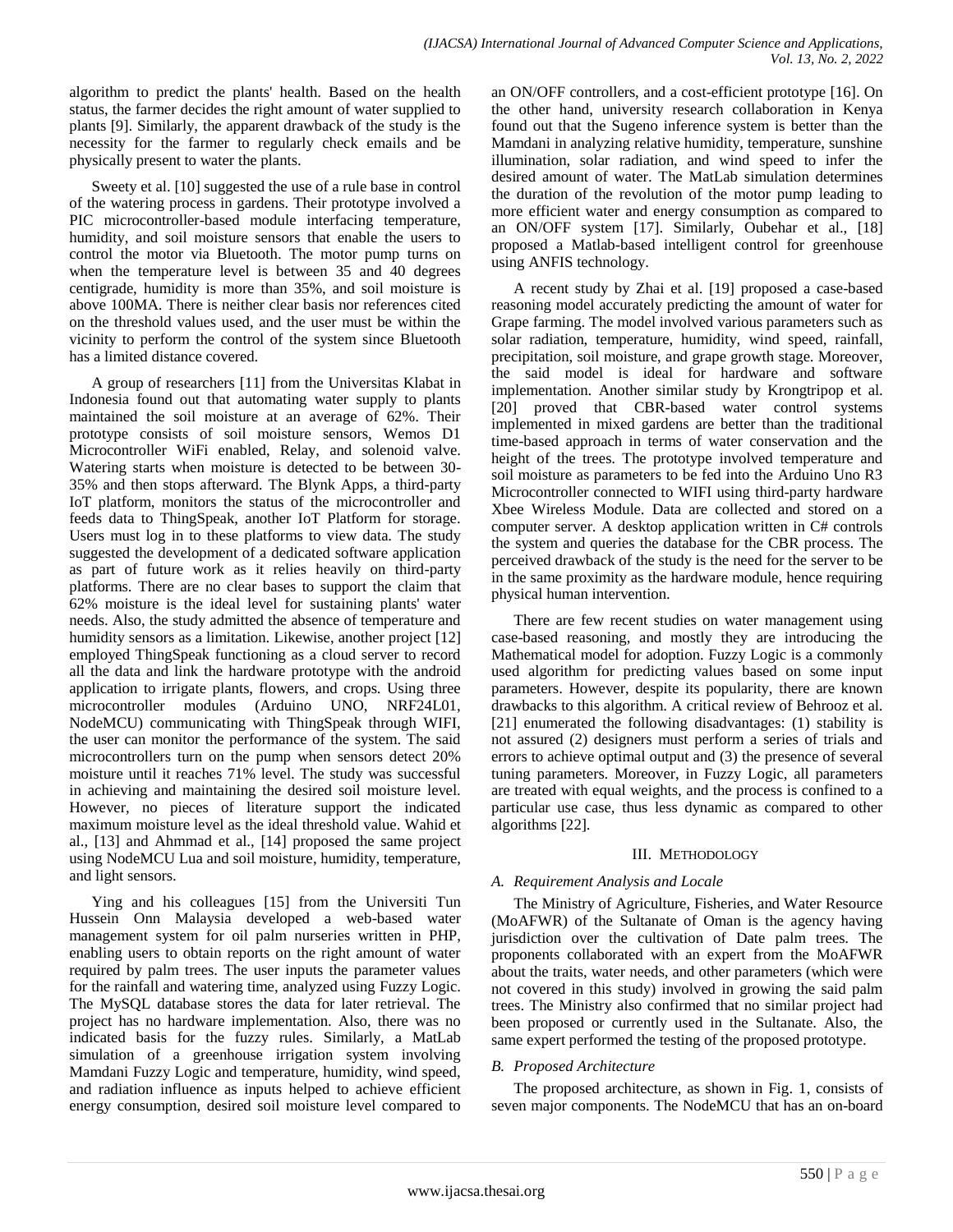WIFI module collects information about humidity, temperature, and soil moisture levels, which are then processed by a web-based Case-Based Reasoning (CBR) system written in PHP. The Apache Web Server housed these PHP scripts that transact with the MySQL Database Server containing all the sensor reading and water levels supplied based on the CBR process.



Fig. 1. Architecture of the Proposed Model.

The mobile application (running within the Android operating system) developed using Android studio enables the user to monitor the hardware status (see Fig. 2), sensor readings, and water level trends (parsed in a JSON array form) from the MySQL database. Similarly, the user can monitor the status of the hardware components (e.g., the microcontroller and the sensors), which the Firebase online database stores in real-time.



Fig. 2. Mobile Application Interface for Hardware Components Monitoring.



Fig. 3. Mobile Application Interface for user Inputs.

Within the same application, users can input Date palm tree details such as age and watering frequency. Fig. 3 shows the mobile application interface for user inputs.

For testing purposes, the prototype used free web-based tools and database services.

#### *C. Major Hardware and Software Components*

*1) The hardware schematic diagram:* The hardware prototype has six (6) major components. Fig. 4 shows all the components numbered and whose descriptions are found in Table I.

The prototype, as much as possible, is consists of generic components with specifications listed in Table I.

All hardware components are interconnected using a breadboard with exceptions to some that require jumper wires. There are two power sources in the prototype, as indicated in Fig. 4. The USB Micro-B Cable powers up the microcontroller and the sensors. Since the voltage coming from the output pin of the microcontroller cannot directly supply the submersible water pump, the relay module routes the power from the external 12 volts power supply to the pump.



Fig. 4. Major Hardware Components.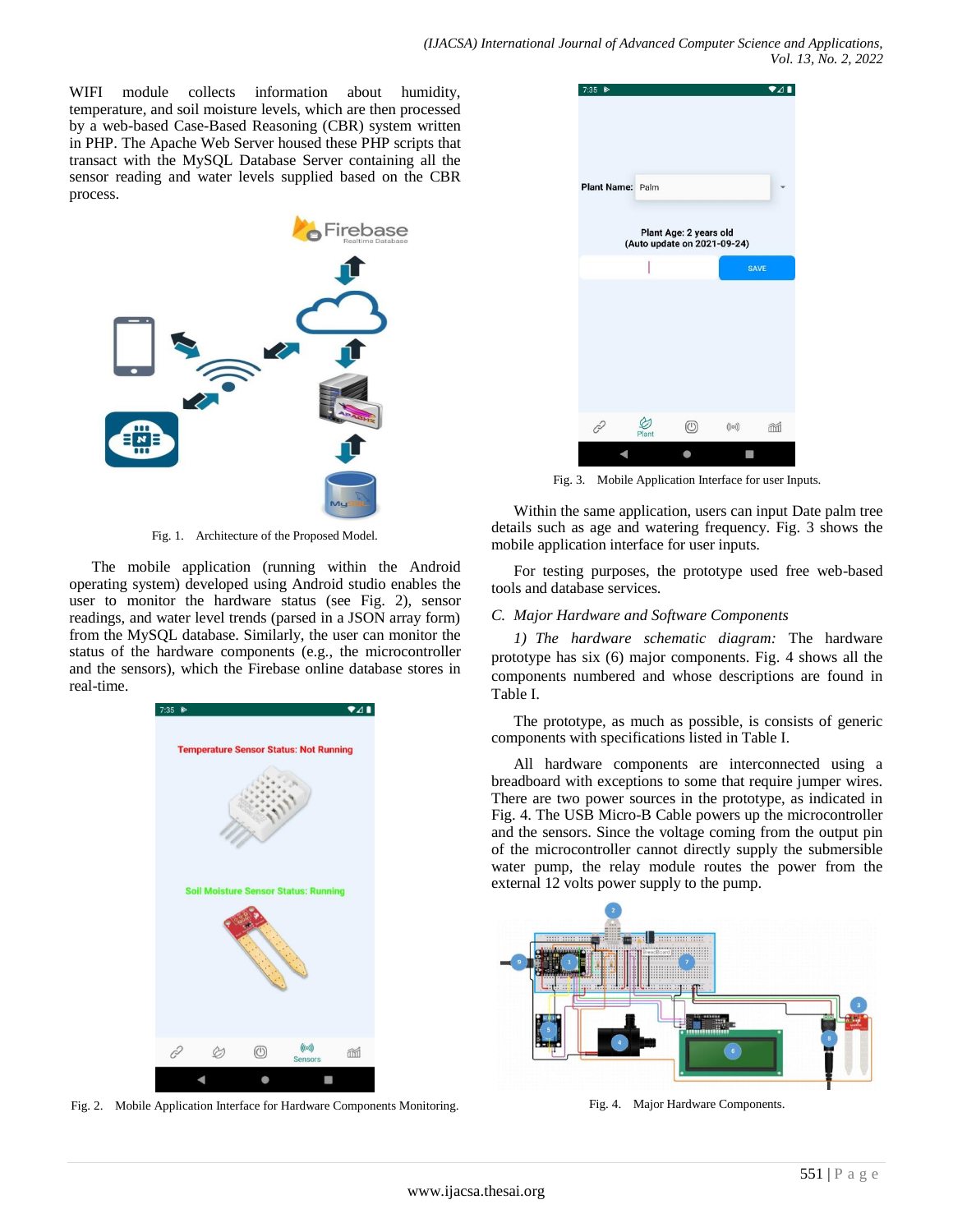| <b>Hardware Name</b>                                   | <b>Description</b>                                                                          |  |  |  |
|--------------------------------------------------------|---------------------------------------------------------------------------------------------|--|--|--|
| (1) NodeMCU                                            | Arduino compatible ESP8266 based<br>microcontroller with on-board WiFi                      |  |  |  |
| (2) DHT22/11 Humidity and<br><b>Temperature Sensor</b> | Range: -40 $^{\circ}$ C to 125 $^{\circ}$ C,<br>Humidity Range: 0% to 100%                  |  |  |  |
| (3) Soil Moisture Sensor                               | Returned Values: from 0 (completely dry)<br>to 1023 (completely moist).                     |  |  |  |
| (4) Submersible Pool Water<br>Pump                     | Rated voltage: 12V DC.<br>Max rated current: 350mA.<br>Max flow rate: $240I/H$ .            |  |  |  |
| (5) Relay Module                                       | Operating voltage: 5-12V                                                                    |  |  |  |
| (6) LED Display (Serial<br>Monitor)                    | LCD Display 20x4 I2C                                                                        |  |  |  |
| (7) Breadboard                                         | Full size solderless breadboard. It has 2<br>split power buses, 10 columns, and 63<br>rows. |  |  |  |
| $(8)$ Power Supply $(12V)$                             | Water Pump power supply                                                                     |  |  |  |

TABLE I. MAJOR HARDWARE COMPONENTS

At the initial stage, the WIFI SSID and key are manually embedded into the code to enable the microcontroller to connect to remote databases in real-time. The NodeMCU collects information from the temperature/humidity and soil moisture sensors and sends it to the webserver for CBR processing (or Linear Regression calculation in case one of the sensors fails) and in the MySQL database for storing through the HTTP POST protocol. Fig. 5 shows the partial code.

The web server returns CBR results to the NodeMCU, which then sends a signal to the output port that triggers the relay module to activate the submersible water pump.

#### *D. Input / Output Parameters, Threshold Values and Database Design*

The CBR calculation involves three inputs: temperature, humidity, and soil moisture. For brevity, Fig. 6 shows a partial NodeMCU code for reading from sensors, in this example is temperature.

```
//Compute water amount based on the CBR or MLR technique
float ComputeWaterAmount (String technique)
  http.begin(ROOT_URL);<br>http.addHeader("Content-Type","application/x-www-form-urlencoded");
   String data = "temp_level="+String(temperature) +"&soil_mois_level="
   +String(soilMoisture)
  +String(soliMolsture)<br>+"sQant_id="+String(plantID) +"&"+String(technique) +"=1"<br>+"&hostname="+String(HOST_NAME) +"&username="+String(USERNAME);<br>+"&password="+String(PASSWORD) +"&dbname="+String(DB_NAME);
                                                                       ="+String (HSERNAME)
  http.POST(data);
  String payload = http.getString();<br>http.end();
  size = payload.length();
   char json[size+1];
  enaryoursery<br>strepy(json, payload.c_str());<br>StaticJsonDocument<20000> doc;<br>DeserializationError error = deserializeJson(doc, json);
 if (error)
     Serial.println("--
                                                                                         Serial.print(F("deserializeJson() failed: "));
      \begin{array}{ll} \mbox{Serial.println(error.c\_str())}\,; \\ \mbox{Serial.print("Mysql connection error)'}\,; \end{array}\texttt{Serial.println}(\texttt{payload}) ;
      return -1;//update device status
   Firebase.setBool(firebaseData, "Records Updated", true);<br>Firebase.setBool(firebaseData, "Records Updated", true);
  doc. clear();
```
Fig. 5. NodeMCU Code for CBR / LR Processing and Storing Data to MySQL.

```
//Get temperature value
float getTemperature()
  Serial.println("\n\n************"><br>Serial.print("Temperature: ");<br>str = "0";
  startMillisTimer = millis();
  while (true)
    Firebase.getString(firebaseData,"System Status", systemStatus);
    Firebase.yetbool(firebaseData, vyouew outer, connectionRequest);<br>Firebase.getBool(firebaseData, "Connection Request", connectionRequest);<br>Firebase.getBool(firebaseData, "Disconnection Request", disconnectionRequest);<br>if(sy
      break:
    if(Serial.available())
       str = Serial.readString();
      Firebase.setBool(firebaseData, "Temperature Sensor Status", true);
       tempSensorRunning = true;break;
    .<br>millisTimer = 10UL * 1000UL;
    if(millis() - startMillisTimer \geq millisTimer)Firebase.setBool(firebaseData, "Temperature Sensor Status", false);
       sendMessage("Temperature sensor is not available/working");
       tempSensorRunning = false;
         break;
    3
  value = str.toflost();return value;
```
Fig. 6. NodeMCU code for Temperature Reading.

CBR takes the temperature values supplied by the sensor directly. However, for better presentation, the soil moisture value is normalized using (1) and converted to a percentage form.

$$
Soil Moisture (\%) = \frac{Actual Value}{1023} * 100 \tag{1}
$$

The CBR calculation returns the water amount in liters. In this situation, there is a need to convert liter to revolution time. The water pump, as indicated in Table I, supplies 240 liters of water in an hour. Thus, to obtain revolution time:

$$
Revolution Time (H) = \frac{Amount of Water (L)}{240}
$$
 (2)

The Center for Study of the Built Environment (CSBE) [23] in Jordan reported that young Date palm trees consume 20 to 25 liters, and the mature ones consume around 40 liters of water, respectively. These amounts of water enable palm trees to yield more fruits (in addition to soil fertility) and become healthy. The frequency of supplying water to Date palm trees varies depending on the age of the tree. Table II shows the findings of Al Hyari [24].

The baseline or initial knowledge base for CBR, to be used for the Retrieval Process (Global and Local Similarities Calculations), were taken from the findings of Bhat et. al. [25] based on the Penman-Monteith Equation. Daily prescribed water consumption and calculated daily evapotranspiration are combined to obtain an adequate amount of water to palm trees and to avoid loss due to evaporation. Table III shows the newly calculated data with other relevant parameters and soil moisture is set to 0%.

TABLE II. WATERING FREQUENCY CONDITIONS

| Temperature | Age            | <b>Watering Frequency &amp; Amount</b> |
|-------------|----------------|----------------------------------------|
| High        | $>4$ years     | 1 time/week, more water                |
| Low         | $>4$ years     | 1 time/week, less water                |
| High        | $\leq$ 4 years | Every 3 days, more water               |
| Low         | $\leq$ 4 years | Every 3 days, less water               |
|             |                |                                        |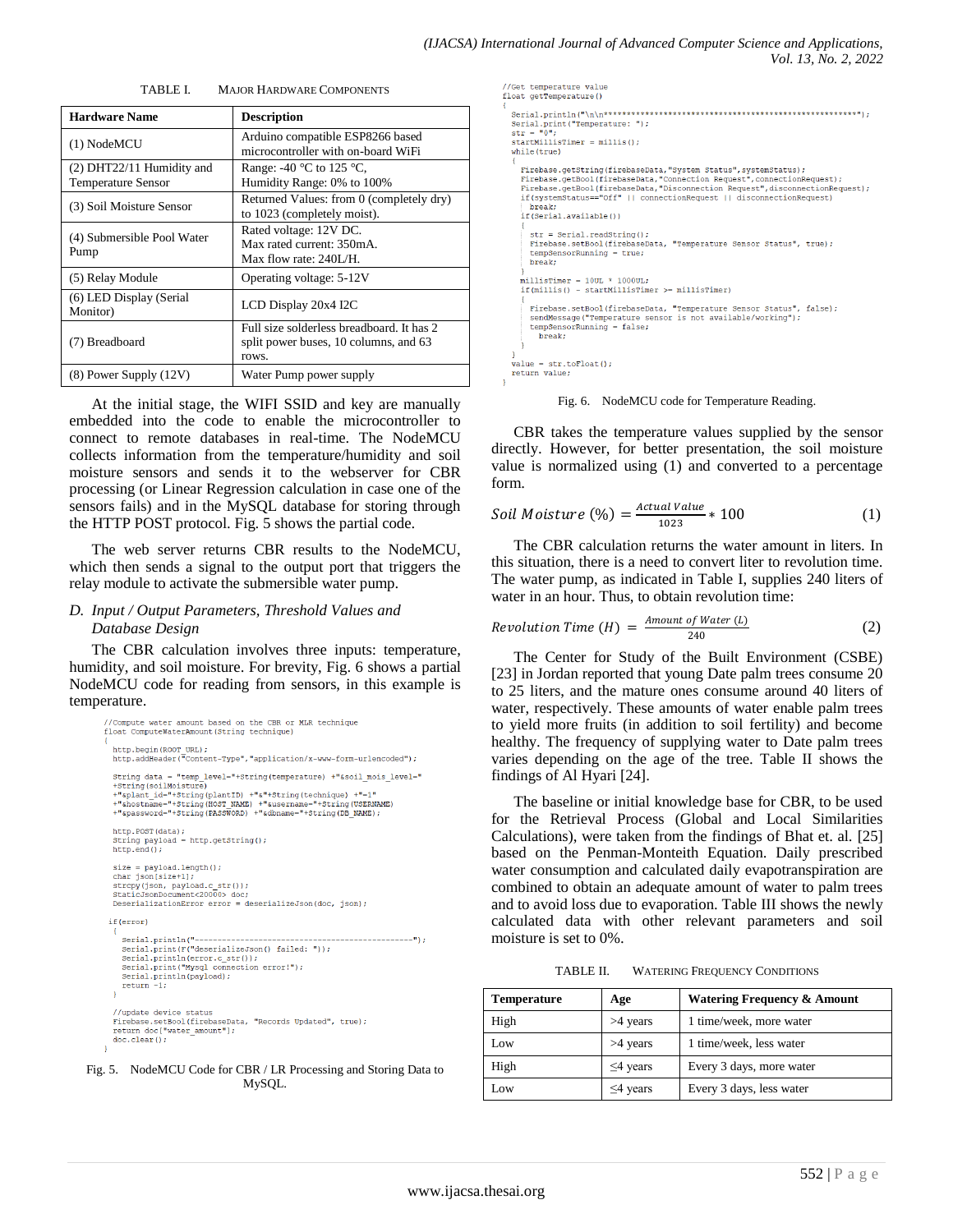| Temperature $(C)$ | Humidity $(\%)$ | ET Coeff (%)   | Water Amount (L) |
|-------------------|-----------------|----------------|------------------|
| 23.4              | 54              | $\overline{4}$ | 37.27            |
| 23.6              | 60              | 3              | 37.25            |
| 27.5              | 49              | 5              | 37.81            |
| 37.8              | 20              | 9              | 39.26            |
| 46.4              | 16              | 10             | 39.53            |
| 48.3              | 11              | 14             | 40.95            |
| 50.6              | 14              | 14             | 40.94            |
| 44                | 16              | 11             | 40.07            |
| 35.2              | 6.89            | 7              | 38.68            |
| 32                | 48              | 5              | 37.79            |
| 24.8              | 42              | $\overline{4}$ | 37.57            |

TABLE III. SUGGESTED WATER QUANTITY

#### *E. Application of Case-Based Reasoning*

Case-Based Reasoning (CBR) is a machine learning algorithm [26] that manifests human expertise and can work effectively with criteria-based comparison [27] of the new cases and the existing solved problems stored in the knowledge base [28]. CBR, as shown in Fig. 7, has four major phases: Retrieve, Reuse, Revise, and Retain. These phases are done in an iterative fashion adding new solved problems to the knowledge base, thus making it more intelligent [29].

The retrieval phase is the center of CBR. Existing cases retrieved from the knowledge base are compared to the new problem using Local Similarity (LS) and Global Similarity (GS) calculations. LS comprised is used to break down the problems' attributes and compare them to existing ones in the database. These attributes can be Discrete (3) or Continuous (4) in nature and take different calculation approaches [30].

Discrete Values

$$
sim (a,b) = \begin{cases} 1 \text{ if } a = b \\ 0 \\ 0 \text{ if } a \neq b \end{cases}
$$
 (3)

where,

*a* is the new feature, and

*b* is the previous feature

Continuous Values

$$
sim(a,b) = 1 - \frac{|a-b|}{range} \tag{4}
$$

where,

*a* is the new feature,

*b* is the previous features, and *range* is the value of the difference between the upper and lower boundary of the set.

Global Similarity GS (5), on the other hand, takes the build-up of all the local similarities and is used to make a generalized comparison of each problem. This paper expresses global similarities in percentages.

$$
sim(A, B) = \frac{1}{\sum w_i} \cdot \sum_{i=1}^{p} w_i \cdot sim_i(a, b)
$$
\n
$$
(5)
$$

where,

*A* is the new case,

*B* is the previous case,

*a* is the new feature from the local similarity

Once CBR found an ideal solution in the knowledge base, it proceeds to the Reuse stage to adopt it, or to revise, wherein users formulate the necessary solution to the new problem. This new problem and solution are added to the knowledge base during the Retain phase. Fig. 8 shows the CBR implementation in PHP.

# *F. Linear Regression Analysis*

The study used Linear Regression Analysis as a backup mechanism in a situation wherein one of the sensors fails. Setting one of the input parameters to a null value, CBR exhibits faulty behavior affecting the integrity of the knowledge base. The results of the Correlation analysis show that temperature has a "strong positive" relationship (r=0.799) with the water amount. Reversely, humidity and soil moisture have negative strong ( $r=-0.878$ ) and negative, very strong ( $r=-$ 0.951) correlations to water amount, respectively. With the recorded sensor reading and the amount of water supplied for the current month, Linear Regression Analysis predicts the right amount of water, using temperature as the predictor.



Fig. 7. The Case-Based Reasoning Cycle.

//local similarity calculation

function LocalSimilarityContinuous(Sinput, SretrievedData, Srange)

```
$LS=1-abs(($input-$retrievedData))/$range;
    return $LS;
//global similarity
function GlobalSimilarity ($tempLevel, $humidity, $soilMoisLevel)
    $GS=((1*$tempLevel)+(1*$humidity)+(1*$soilMoisLevel))/3;
    return SGS:
```
Fig. 8. CBR Implementation in PHP.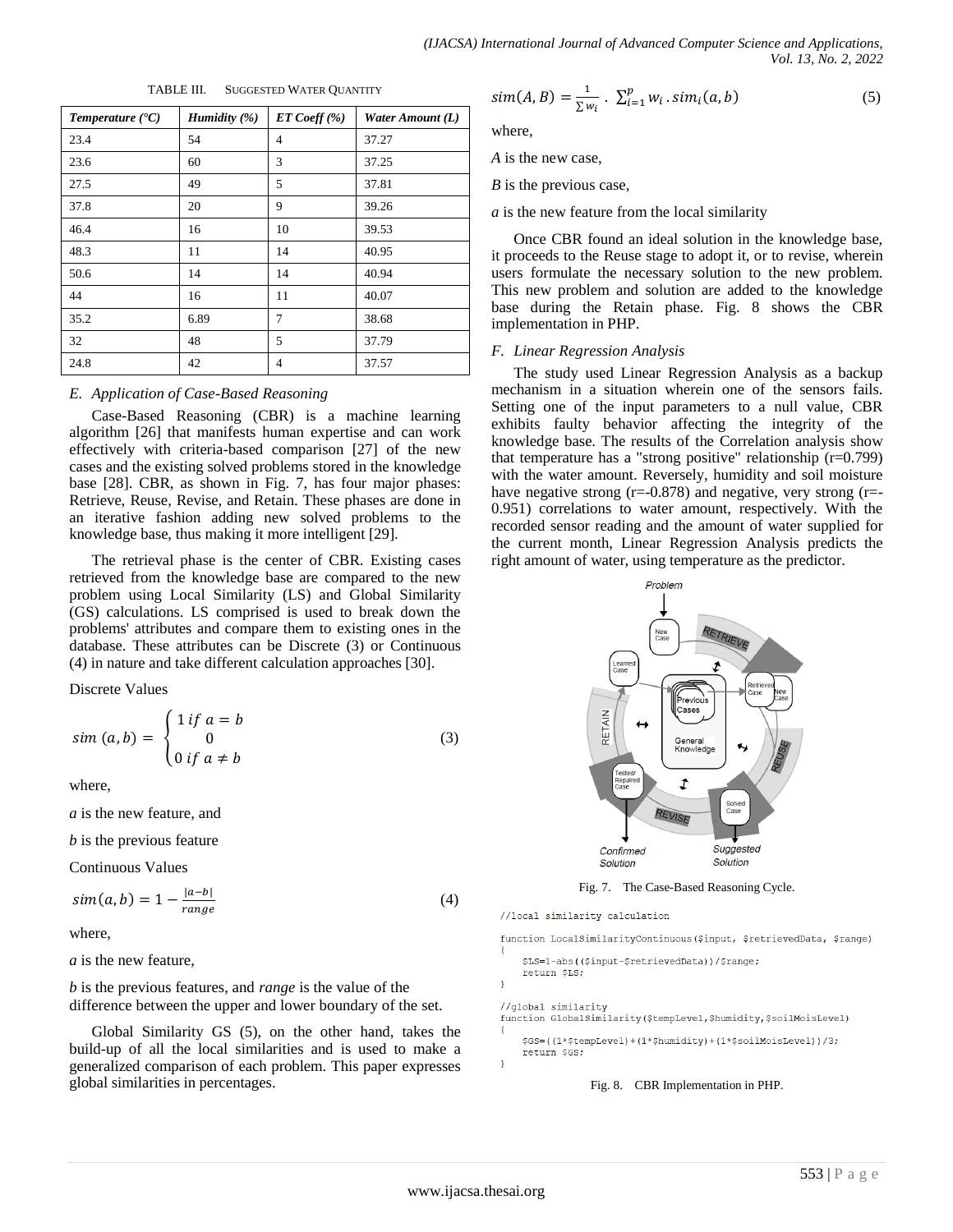# *G. Database Design*

There are three (3) database tables used in this study: (1) for hardware status information, (2) palm tree information, and (3) CBR knowledgebase. Fig. 9 shows the Firebase table structure that stores the real-time status of the hardware components such as the soil moisture, temperature, and humidity sensors. The data is displayed in the mobile application for monitoring purposes.

| G | https://hardware-status.firebaseio.com/                               |
|---|-----------------------------------------------------------------------|
|   | hardware-status                                                       |
|   | Connection Request: false                                             |
|   | Connection Status: "Connected"                                        |
|   | - Disconnection Request: false                                        |
|   | - FCM Device Token: "fmEo930bT7KY9ph4R1Hr_T:APA91bHC3YWJ_r_TGt7hrM36" |
|   | - Invalid Key: false                                                  |
|   | - Palm Age Updated: true                                              |
|   | $L$ Plant ID: 1                                                       |
|   | -Records Updated: false                                               |
|   | Soil Moisture Sensor Status: true                                     |
|   | - System Status: "Off"                                                |
|   | System Stopped: false                                                 |
|   | - Temperature Sensor Status: false                                    |
|   | <b>L</b> Verification Key: $2\ 5\ 4\ 6\ 9$                            |

Fig. 9. Firebase Table for Hardware Status.

Fig. 10 shows the table holding the information for the plant. The plant age plays important role in determining the frequency of watering.

|                                  | #              | Name                       | <b>Type</b> | Collation                      |
|----------------------------------|----------------|----------------------------|-------------|--------------------------------|
|                                  | 1              | plant_id                   | int(11)     |                                |
| $\begin{array}{ccc} \end{array}$ |                | plant name                 |             | varchar(50) utf8mb4 general ci |
| $\Box$ 3                         |                | plant_age                  | int(11)     |                                |
| M                                | $\overline{4}$ | next_update_date           | date        |                                |
|                                  |                | watering frequency int(11) |             |                                |

Fig. 10. MySQL Table for Palm Tree Details.

Fig. 11 shows the knowledge-base table where the actual reading of the soil moisture, temperature, and humidity sensors was recorded. The CBR algorithm depends on these data.

|          | #               | Name                  | <b>Type</b> | Collation                                    |
|----------|-----------------|-----------------------|-------------|----------------------------------------------|
|          | $\mathbf{1}$    | trend_id              | int(11)     |                                              |
| $\Box$ 2 |                 | plant id              | int(11)     |                                              |
|          | 3               | temp_level            | float       |                                              |
|          | $\overline{4}$  | humidity              | float       |                                              |
|          | $5\phantom{.0}$ | soil mois level float |             |                                              |
|          | 6               | water amount          | float       |                                              |
|          |                 |                       |             | sensors_status varchar(3) utf8mb4 general ci |
|          | 8               | date time             | datetime    |                                              |

Fig. 11. MySQL Table for CBR Knowledgebase.

# *A. Test Case*

Table IV contains the test case dataset. In this test case, the FreeCBR tool expedites the process of the CBR calculation and presentation of results. For clarity, the mature palm tree group was used in the test case.

IV. RESULTS AND DISCUSSION

For demonstration purposes, Test Case 1 is processed with FreeCBR. The CBR calculation in Fig. 12 shows that Test Case 1 has a 42.25% similarity with Case No. 11 stored in the knowledgebase. Therefore, the water amount for Test Case one will be  $(6)$ :

$$
WtrAmt_{TestCase1} = WtrAmnt_{CaseNo11} * Hit\%
$$
 (6)

$$
= 37.57 * 0.4225 = 15.87L
$$

Table V shows the complete CBR similarity results and the calculated amount of water.

The succeeding figures show the CBR results (Fig. 13) and data trends (Fig. 14) in the mobile application.

#### *B. Test Results*

The conventional method of cultivating Date Palm trees follows the same way as the other Gulf and Arab countries. Farmers supply an average of 40 liters of water a day regardless of the soil moisture condition, as suggested by CSBE [23]. The joint research of the Environment Agency Abu Dhabi (EAD) and New Zealand [31] revealed that two and a half times the intended water amount is supplied to date palm trees using the traditional way. That is equivalent to 100 liters of water.

| TABLE IV. | <b>TEST CASE DATASET</b> |
|-----------|--------------------------|
|-----------|--------------------------|

| <b>Test</b><br>Case No. | $Temp(^{\bullet}C)$ | Humidity $(\%)$ | <b>Soil Moisture</b><br>(%) | Water<br>Amount (L) |
|-------------------------|---------------------|-----------------|-----------------------------|---------------------|
| 1                       | 24                  | 42              | 55                          | $\overline{\cdot}$  |
| $\overline{2}$          | 35                  | 18              | 32                          | $\overline{\cdot}$  |
| 3                       | 21                  | 45              | 57                          | $\gamma$            |
| $\overline{4}$          | 15                  | 56              | 60                          | $\overline{\cdot}$  |
| 5                       | 18                  | 54              | 59                          | $\overline{\cdot}$  |
| 6                       | 45                  | 15              | 30                          | $\overline{\cdot}$  |
| 7                       | 42                  | 10              | 29                          | $\gamma$            |
| 8                       | 51                  | 8               | 35                          | $\overline{\cdot}$  |
| 9                       | 49                  | 11              | 33                          | $\gamma$            |
| 10                      | 22                  | 44              | 60                          | $\gamma$            |

| Case No | Temp in C | Humidity % | Soil Moisture % | <b>Water Amount</b> | Hit %              |
|---------|-----------|------------|-----------------|---------------------|--------------------|
| 11      | 24.8      | 42.0       | 0.0             | 37.57               | 42.24699876193907  |
| 3       | 27.5      | 49.0       | 0.0             | 37.81               | 41.564938703719015 |
|         | 23.4      | 54.0       | 0.0             | 37.27               | 41.211812418207785 |
| 10      | 32.0      | 48.0       | 0.0             | 37.79               | 40.53679184930199  |
| 2       | 23.6      | 60.0       | 0.0             | 37.25               | 40.128043411447    |
| ۱g      | 35.2      | 27.0       | 0.0             | 38.68               | 38.18684107328211  |
| 4       | 37.8      | 20.0       | 0.0             | 39.26               | 35.77865379356353  |
| 8       | 44.0      | 16.0       | 0.0             | 40.07               | 32.156519971201966 |
| 5       | 46.4      | 16.0       | 0.0             | 39.53               | 31.022870225749323 |
| 5       | 48.3      | 11.0       | 0.0             | 40.95               | 28.986966548101346 |
| ĥ       | 50.6      | 14.0       | 0.0             | 40.94               | 28.55155605742804  |
| 7       | 50.0      | 12.0       | 0.0             | 40.87               | 28.39796743680889  |

Fig. 12. CBR Results for Test Case 1.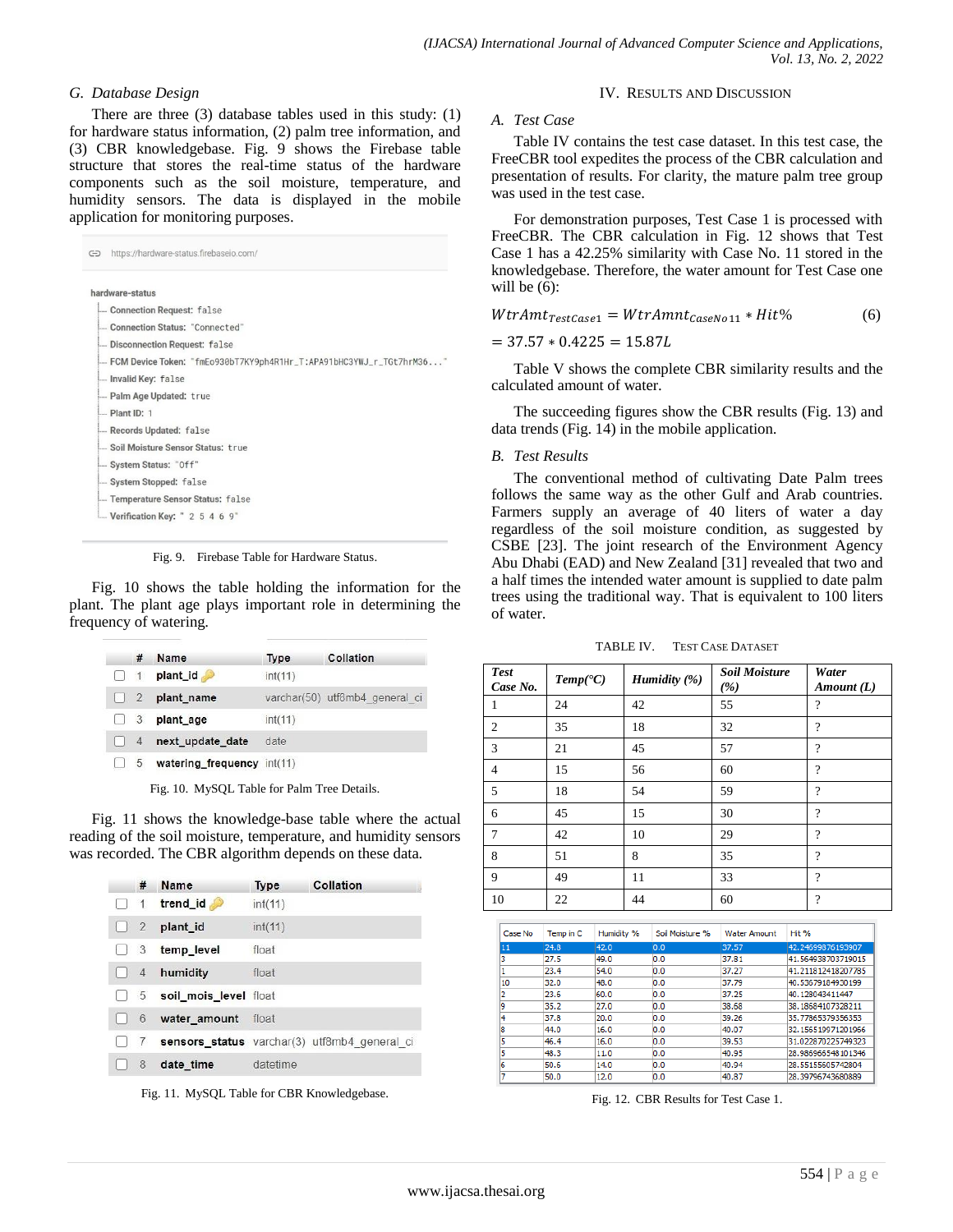| <b>Test Case</b> | <b>CBR Knowledgebase</b> |              |        | <b>Calculated</b>   |  |
|------------------|--------------------------|--------------|--------|---------------------|--|
| No.              | Case No.                 | Water Amount | Hit(%) | <b>Water Amount</b> |  |
| 1                | 11                       | 37.57        | 42.25  | 15.87               |  |
| 2                | 4                        | 39.26        | 76.01  | 29.84               |  |
| 3                | 12                       | 15.87        | 93.74  | 14.88               |  |
| $\overline{4}$   | 14                       | 14.88        | 86.00  | 12.80               |  |
| 5                | 15                       | 12.8         | 95.43  | 12.22               |  |
| 6                | 13                       | 29.84        | 87.07  | 25.98               |  |
| 7                | 17                       | 25.98        | 96.15  | 24.98               |  |
| 8                | 17                       | 25.98        | 89.05  | 23.14               |  |
| 9                | 19                       | 23.14        | 95.78  | 22.16               |  |
| 10               | 14                       | 14.88        | 67.06  | 9.98                |  |

| TABLE V. | <b>CBR-CALCULATED WATER QUANTITY</b> |  |
|----------|--------------------------------------|--|
|          |                                      |  |

|                              | <b>CHARTS</b> | <b>RECORDS</b>                                 |                  |                |  |                                 |
|------------------------------|---------------|------------------------------------------------|------------------|----------------|--|---------------------------------|
| Temperature<br>$(^{\circ}C)$ |               | Soil<br><b>Humidity Moisture Amount</b><br>(%) | Water<br>(Liter) | <b>Status</b>  |  | <b>Sensors</b> Date and<br>Time |
| 49.0                         | 11.0          | 33.0                                           | 22.2             | ON             |  | 2020-10-17<br>22:04:14          |
| 51.0                         | 8.0           | 35.0                                           | 23.1             |                |  | ON 2020-10-10<br>22:03:58       |
| 42.0                         | 10.0          | 29.0                                           | 25.0             | ON             |  | 2020-10-05<br>22:03:40          |
| 45.0                         | 15.0          | 30.0                                           | 26.0             | 0 <sub>N</sub> |  | 2020-09-28<br>22:03:26          |
| 18.0                         | 54.0          | 59.0                                           | 12.2             | ON             |  | 2020-09-21<br>22:03:11          |
| 15.0                         | 56.0          | 60.0                                           | 12.8             | ON             |  | 2020-09-14<br>21:02:55          |
| 21.0                         | 45.0          | 57.0                                           | 14.9             | ON             |  | 2020-09-07<br>21:02:21          |
| 35.0                         | 18.0          | 32.0                                           | 29.8             | ON             |  | 2020-08-30<br>22:01:49          |
| 24.0                         | 42.0          | 55.0                                           | 15.9             | ON             |  | 2020-08-24<br>22:01:35          |
| í                            |               | ◎                                              | $((\text{col})$  |                |  | m<br><b>Trends</b>              |

Fig. 13. Mobile Application Interface for CBR Results.



Fig. 14. Mobile Application Interface for Data Trends.

TABLE VI. WATER USAGE COMPARISON

| Test Case No.  | <b>Water Amount (Liters)</b> |                              |
|----------------|------------------------------|------------------------------|
|                | <b>CBR-Based</b>             | <b>Conventional Approach</b> |
| 1              | 15.87                        | 40                           |
| 2              | 29.84                        | 40                           |
| 3              | 14.88                        | 40                           |
| $\overline{4}$ | 12.80                        | 40                           |
| 5              | 12.22                        | 40                           |
| 6              | 25.98                        | 40                           |
| 7              | 24.98                        | 40                           |
| 8              | 23.14                        | 40                           |
| 9              | 22.16                        | 40                           |
| 10             | 9.98                         | 40                           |
| Total:         | 191.85                       | 400                          |

With the assumption of 40 liters of water usage in a single watering instance, Table VI shows the amount of water saved using the proposed model.

Using the CBR approach, water consumption significantly  $(t=9.621, p<0.05)$  dropped down to 52% as compared to the traditional method.

#### V. CONCLUSION

Various literature indicates that date Palm trees have cultural and economic importance to Gulf and Arabic speaking countries. However, using the traditional method of cultivation, depletion of water is perceived as the major challenge.

Various studies attempted to propose prototypes and implementation models, but none of them provided semi-full automation and with lesser human intervention. Most of them provide software simulation and theoretical calculations without actual implementation. Although Fuzzy Logic is commonly used for automation similar to the study, it posed many challenges in the implementation. Also, there is a lacking basis to support threshold values for the rule-based algorithm used by previous studies to calculate the amount of water.

The proposed model had overcome the limitations found in previous studies by citing empirical studies identifying the various factors affecting effective date palm trees cultivation and using them as the initial knowledge base. The input parameters are processed using Case-Based Reasoning and Linear Regression for situations wherein one of the sensors fails to function. This backup feature is not present in the existing studies. The test results show a significant difference in water consumption, thereby helping to address the improper use of water resources.

The results of the study are confined to three parameters: soil moisture, temperature, and humidity. Other parameters such as sunlight intensity, rainfall, wind speed, etc., can be included. Also, the case-based reasoning table should be modified to accommodate other crops, hence making the system more dynamic.